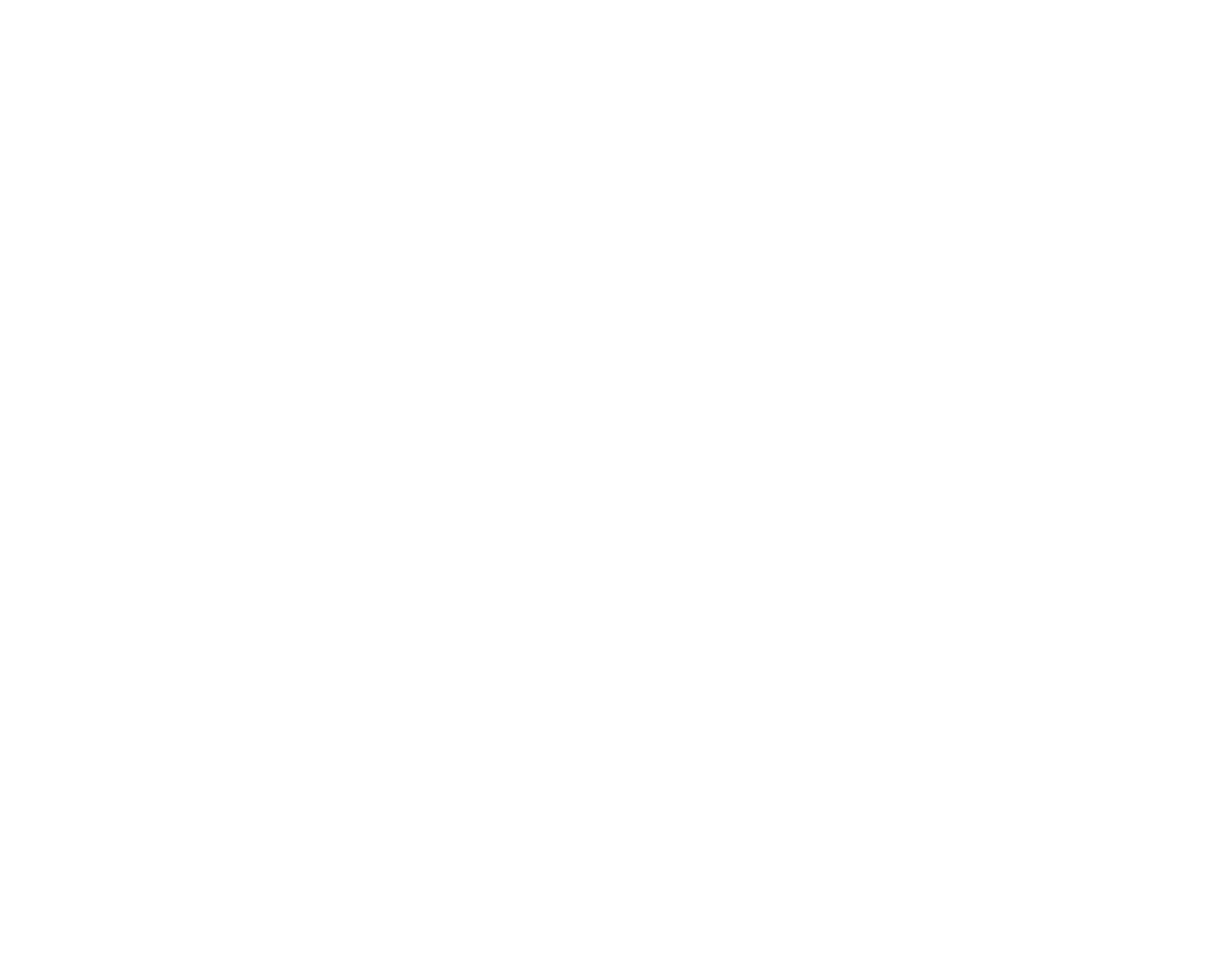

Have you ever eaten a sunflower seed?

Did you know you are eating part of a flower?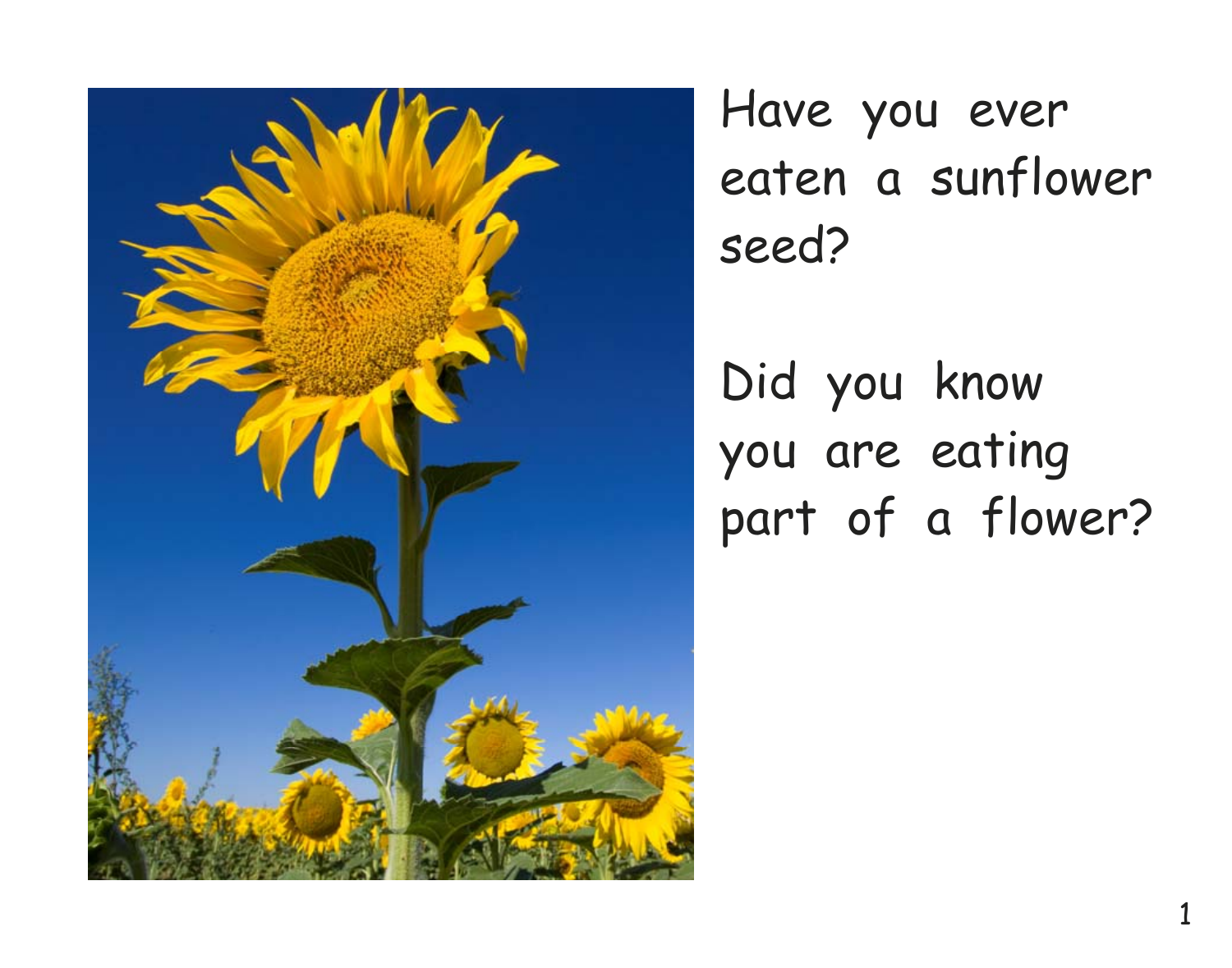

Growing a sunflower starts with seeds that are planted in the ground.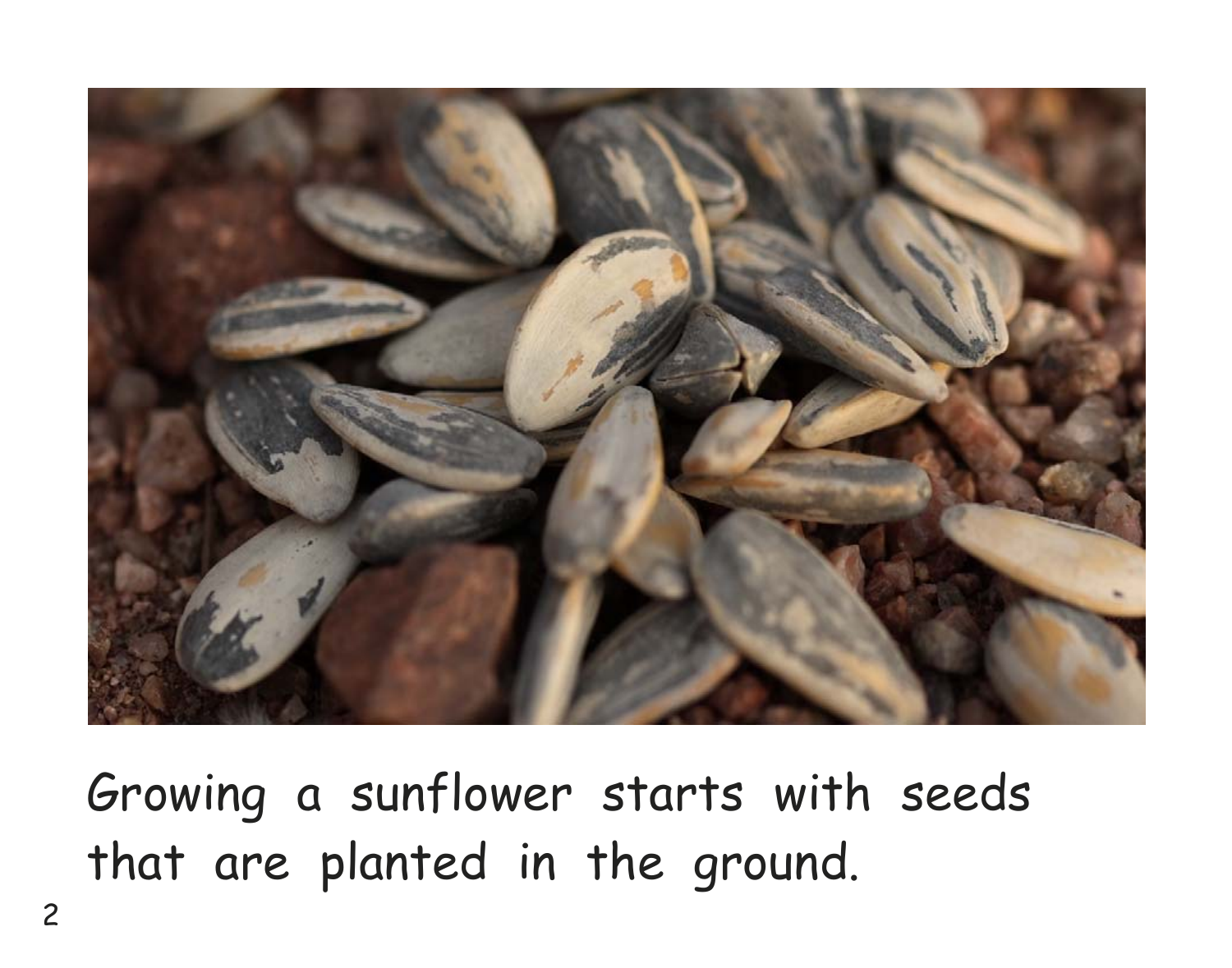

The seed will begin to sprout into a little plant called a **seedling.** 

With lots of water and sunlight the seedling will grow and grow.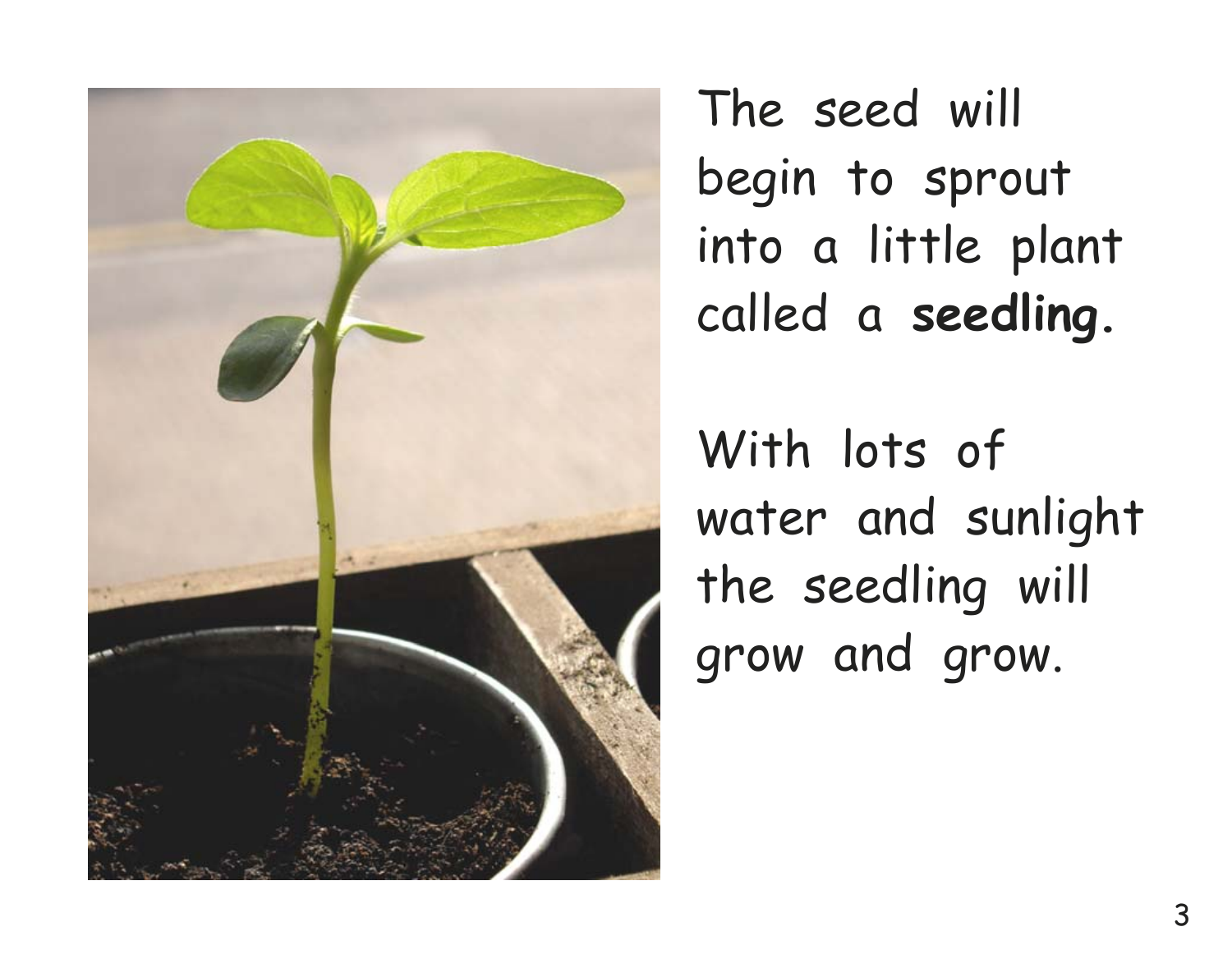



 Soon, a **bud** grows on the little plant. A bud

is where the flower will grow. As the bud gets bigger, it's getting ready for the flower to open.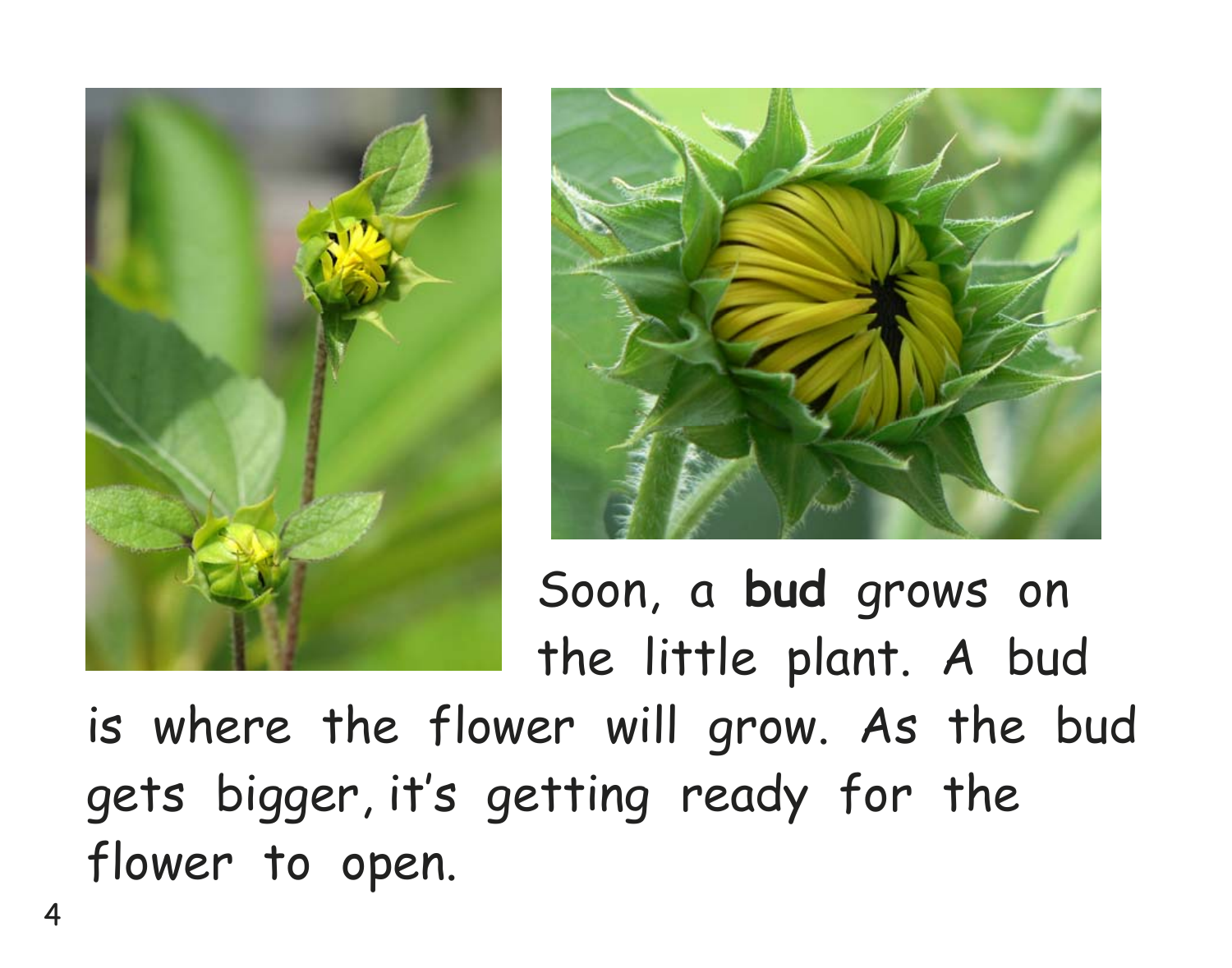

Finally, the flower opens up. This is called **blooming.** The middle of the flower is where the seeds start to grow.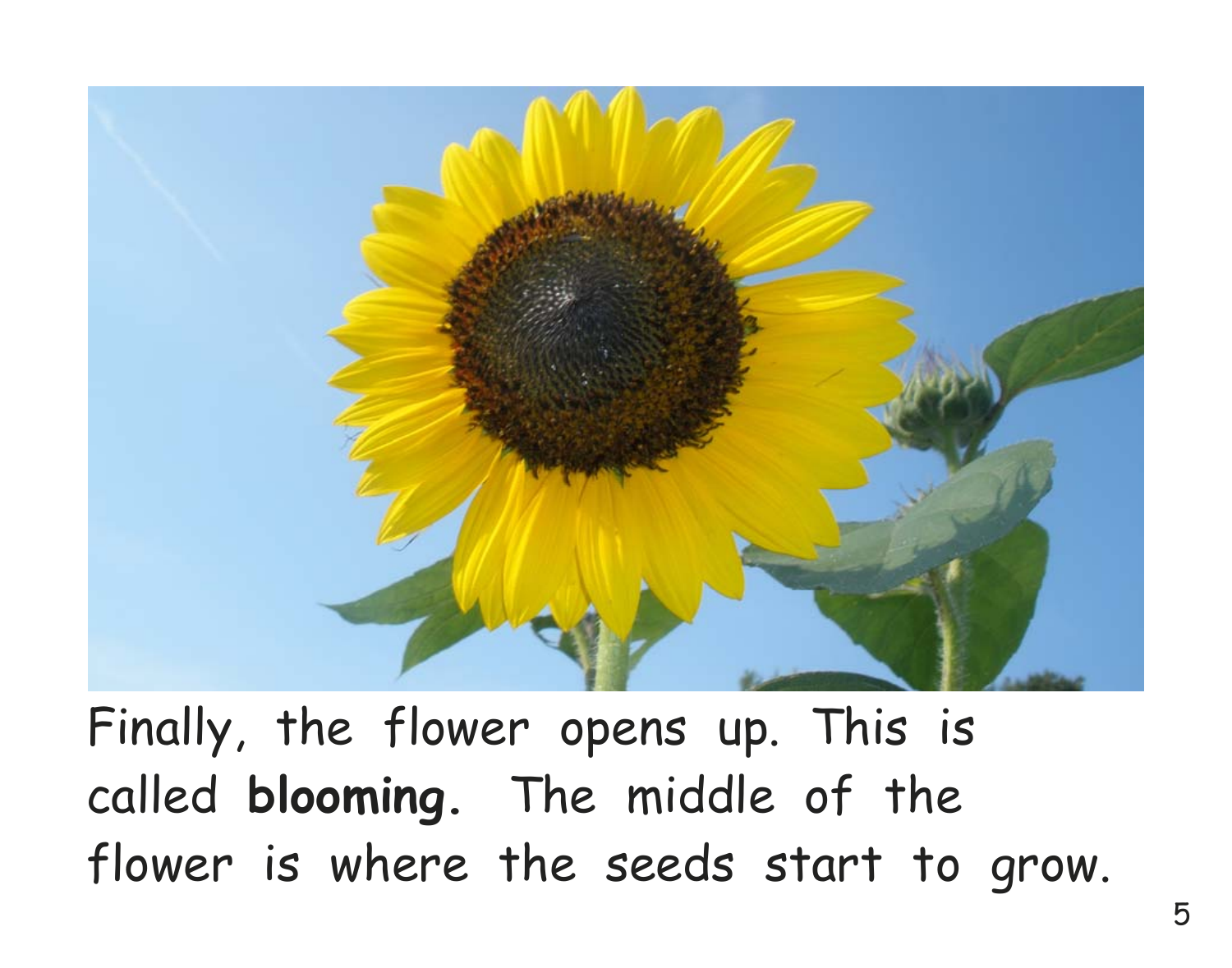

Behind each little yellow part of the flower, a sunflower seed is growing.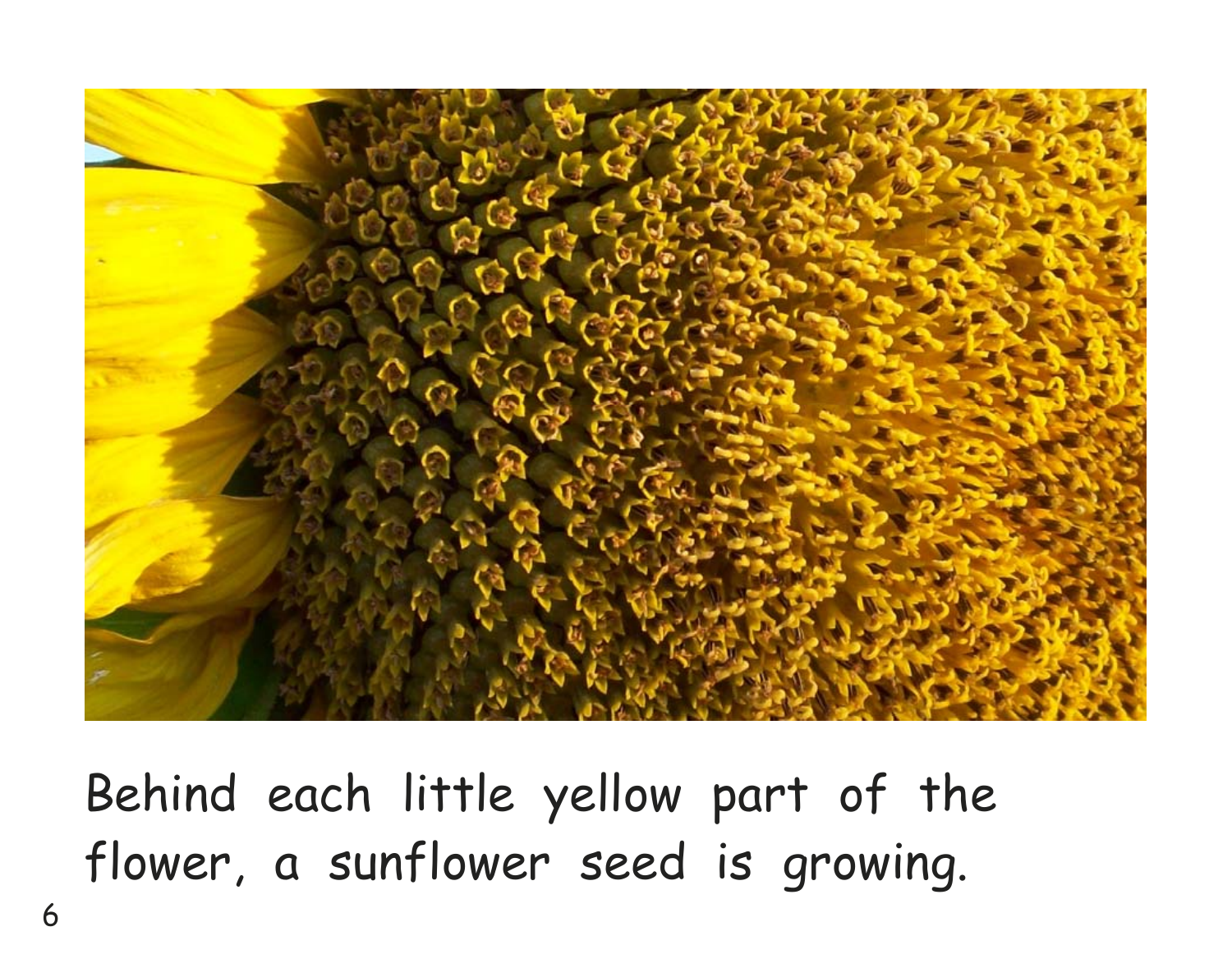

How many seeds do you see in this picture?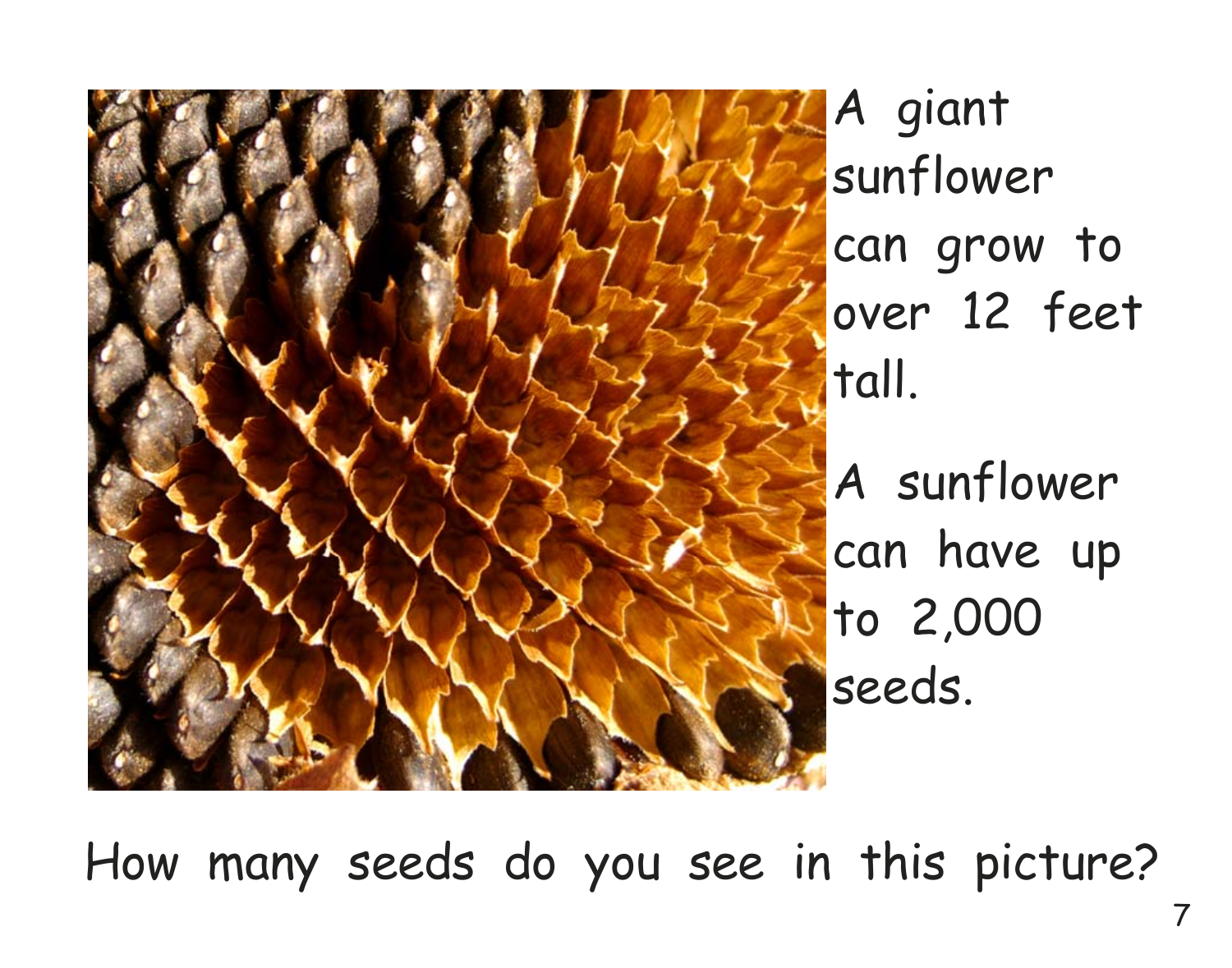

You can collect the seeds to grow more sunflowers or the seeds can be a yummy snack for you or a friend!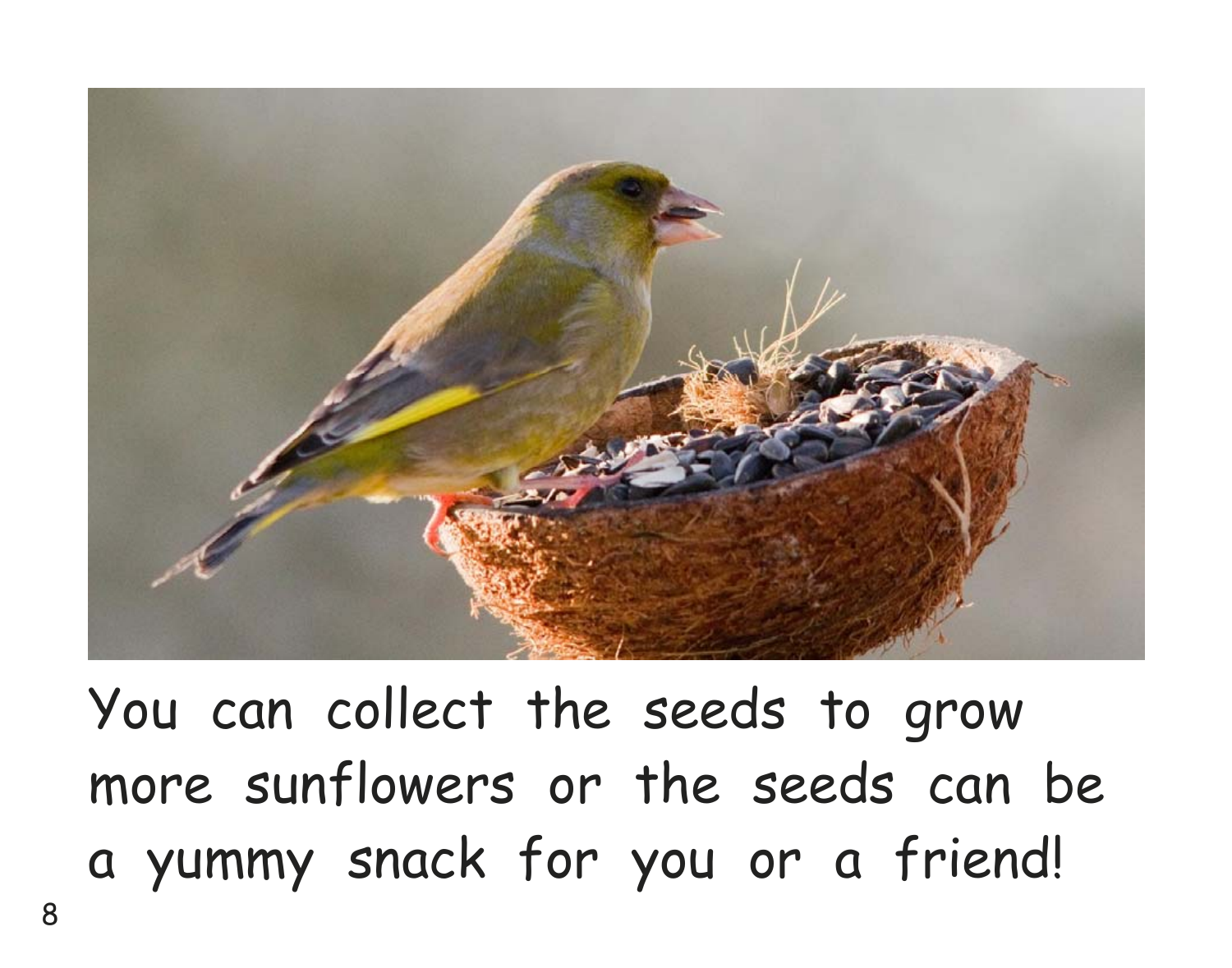The Mustard Seed Books project uses an open-source, Wikipedia-type strategy, leveraging public expertise to create and refine a set of high-quality books that support early reading development. All of the books and pictures are covered by the Creative Commons License (http://creativecommons.org/licenses/by-nc-sa/3.0/ ) and are free to print, distribute, and modify for personal or educational use. The books are available at www.mustardseedbooks.org. New titles appear on a regular basis. If you have any ideas for books or would like to leave us any feedback, contact rick@mustardseedbooks.org.

Photos for these books come primarily from Flickr (www.flickr.com) and the Morgue File (www.morguefile.com). Both sites are great resources for high-quality publicly accessible photos and for aspiring photographers looking to share their work. All photographs are covered by the Creative Commons License (http://creativecommons.org/licenses/by-nc-sa/3.0/ ).

**Text credits:** Elizabeth Kim

**Photo credits:** Cover: Vincent Van Der Pas; page 1: Rob Young; page 2: Daniel Greene; page 3: Rev Stan; page 4: Judy Malley, Richard Yuan, page 5: Vincent Van Der Pas; page 6: Wikipedia; page 7: Rae Allen; page 8: JB London